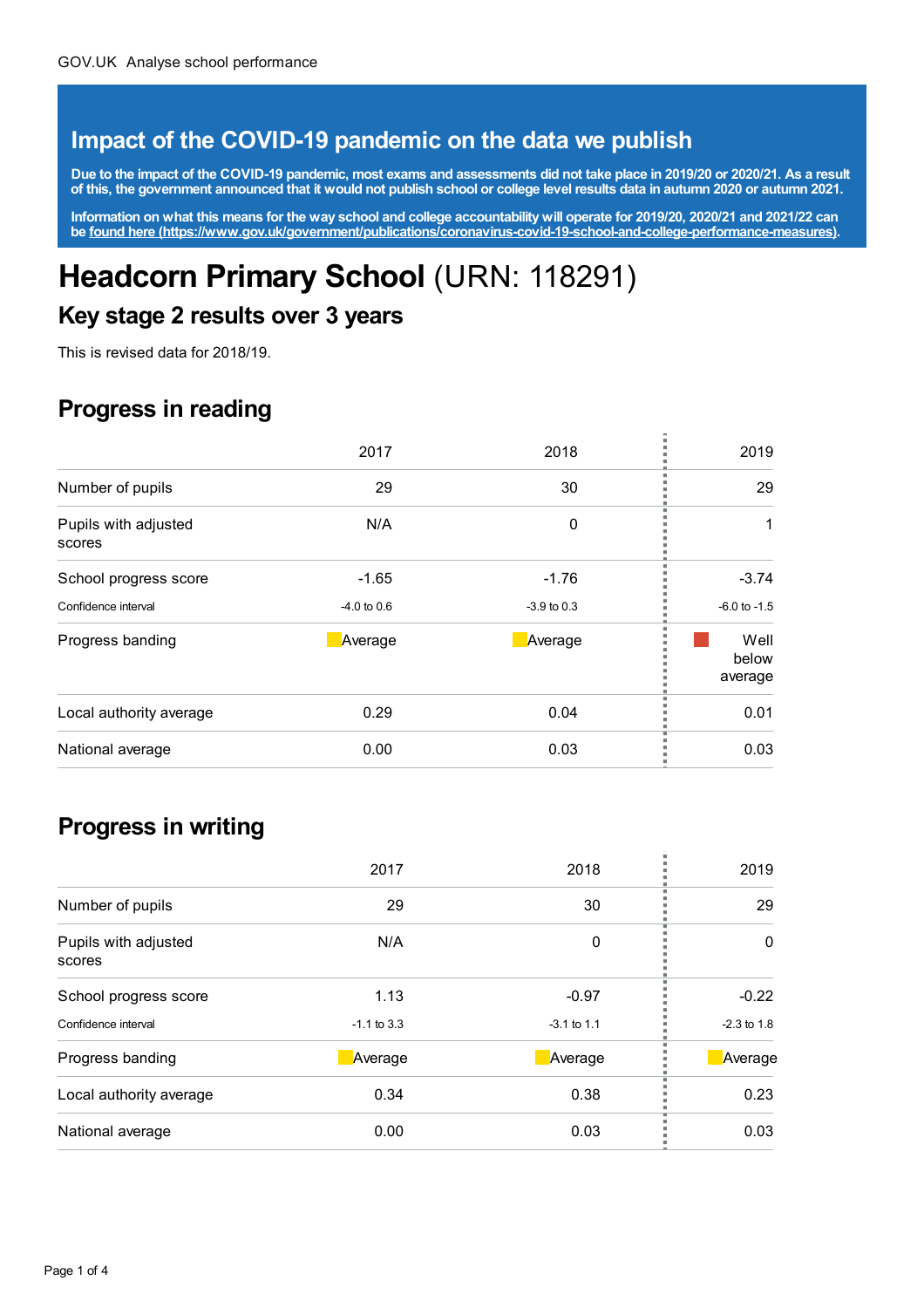# **Progress in maths**

| 2017          | 2018          | 2019                    |
|---------------|---------------|-------------------------|
| 29            | 30            | 29                      |
| N/A           | 0             | 2                       |
| 0.28          | $-0.92$       | $-3.04$                 |
| $-1.7$ to 2.3 | $-2.8$ to 1.0 | $-5.0$ to $-1.1$        |
| Average       | Average       | <b>Below</b><br>average |
| $-0.24$       | $-0.34$       | $-0.44$                 |
| 0.00          | 0.03          | 0.03                    |
|               |               |                         |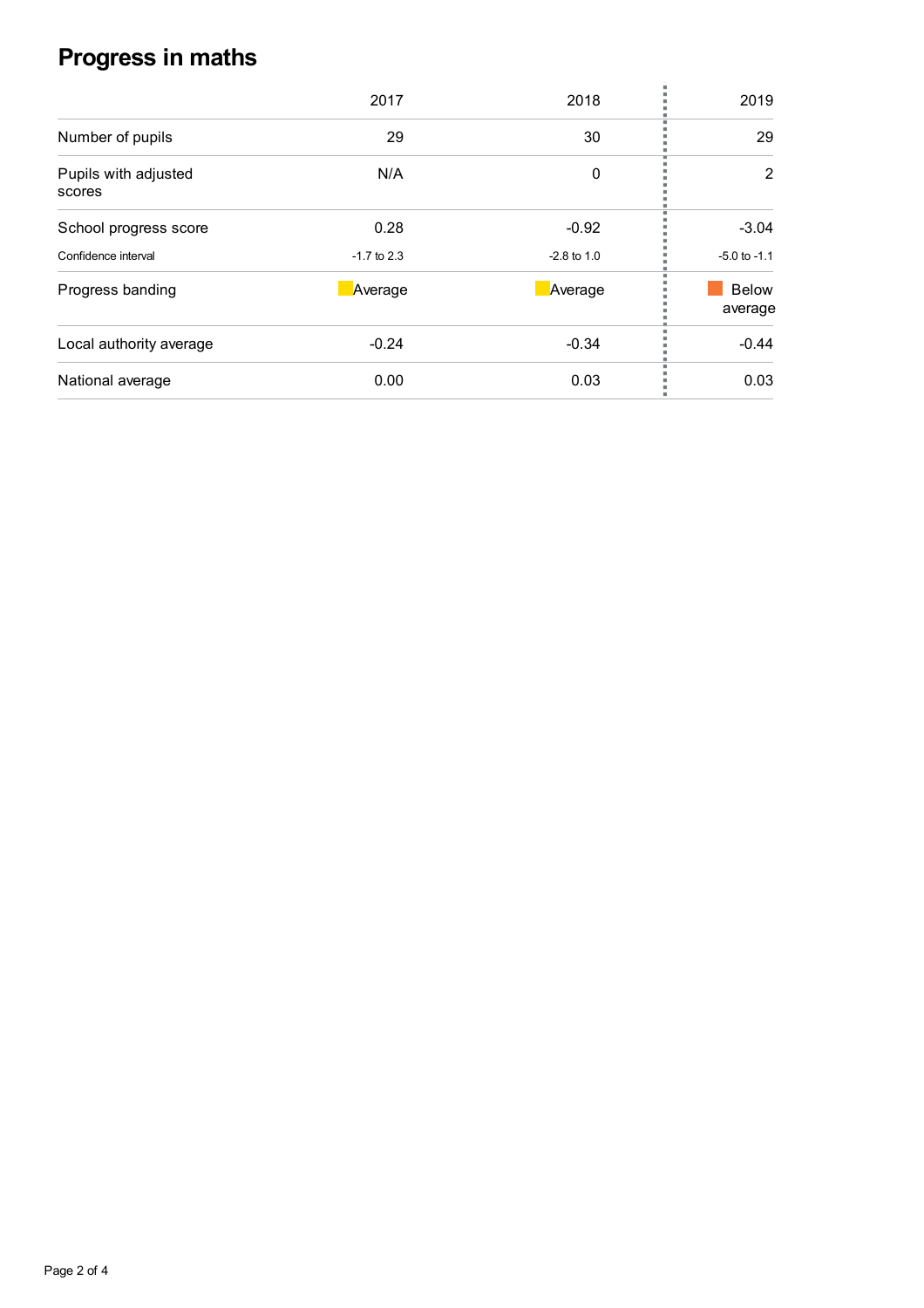# **Percentage of pupils achieving the expected standard or higher**

Number of pupils in 2017 = 30 Number of pupils in 2018 = 30 Number of pupils in 2019 = 32



## **Percentage of pupils achieving the higher standard**

Number of pupils in 2017 = 30 Number of pupils in 2018 = 30 Number of pupils in 2019 = 32